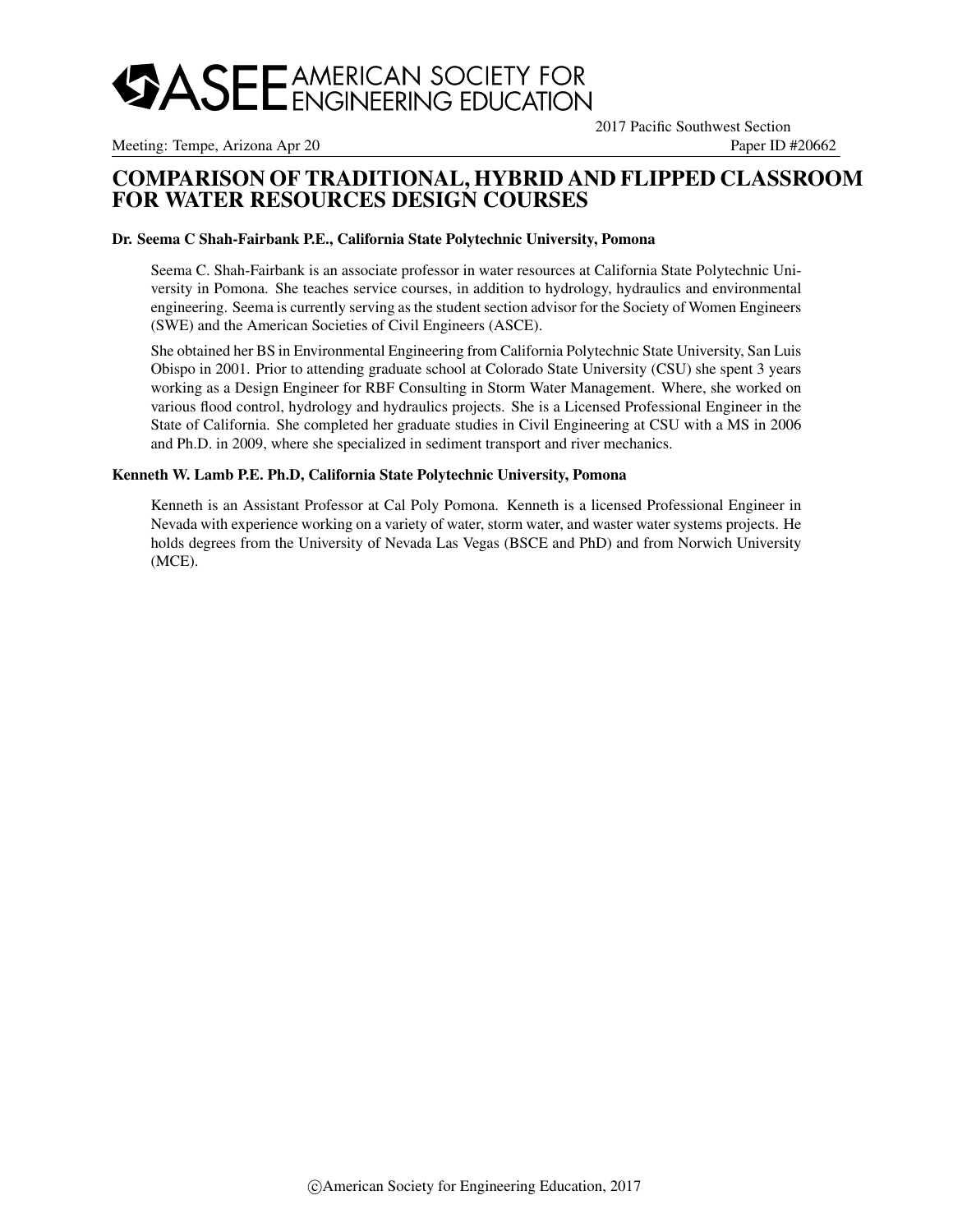# **COMPARISON OF TRADITIONAL, HYBRID AND FLIPPED CLASSROOM FOR WATER RESOURCES DESIGN COURSES**

#### **Seema C. Shah-Fairbank and Kenneth Lamb Civil Engineering Department, California State Polytechnic University, Pomona, CA**

#### **Abstract**

As technology becomes readily available to students and faculty, there are techniques that can be used to deliver material to students outside the traditional classroom environment. Using interactive white board, screen capture and audio recording software, lecture material and practice problems can be delivered to students outside of classroom instruction.

Over the course of several years, Engineering Hydrology, a senior level civil engineering design course, has experienced dramatic redesign. The course which initially was taught in a traditional face-to-face (F2F) lecture has also been taught through hybrid-asynchronous (HA) as well as flipped classroom models. This study looks at comparing the three teaching pedagogies (F2F, HA, and flipped) in terms of student engagement and student performance/comprehension.

Initial results show that student performance in F2F and flipped classrooms had comparable exam and overall grades. In the F2F and flipped classrooms less than 20% of students received a deficient grade on the midterm and less than 39% received a deficient grade on the final. In the flipped classroom a considerable amount of time was spent having class discussions and group-based problem solving activities. This increased students' interaction with their faculty and peers during class, which helped reduce confusion on complex topics. Students performed significantly better on out of class homework assignments (increase of 10%), increasing their overall grade, and resulting in no students receiving a C-. Currently, there is no statistical significance between the F2F and the flipped classroom environment. On the other hand, students in the hybrid course performed below students in the F2F and flipped modes. Approximately, 32% of the students earned a deficient grade on the midterm and 39% on the final exam. Thus, student engagement is essential for student performance and comprehension. We observed that reduced contact time decreased students will to learn the material. In addition, hybrid instruction requires more faculty guidance in the online media through discussion boards, online office hours and immediate feedback on student performance.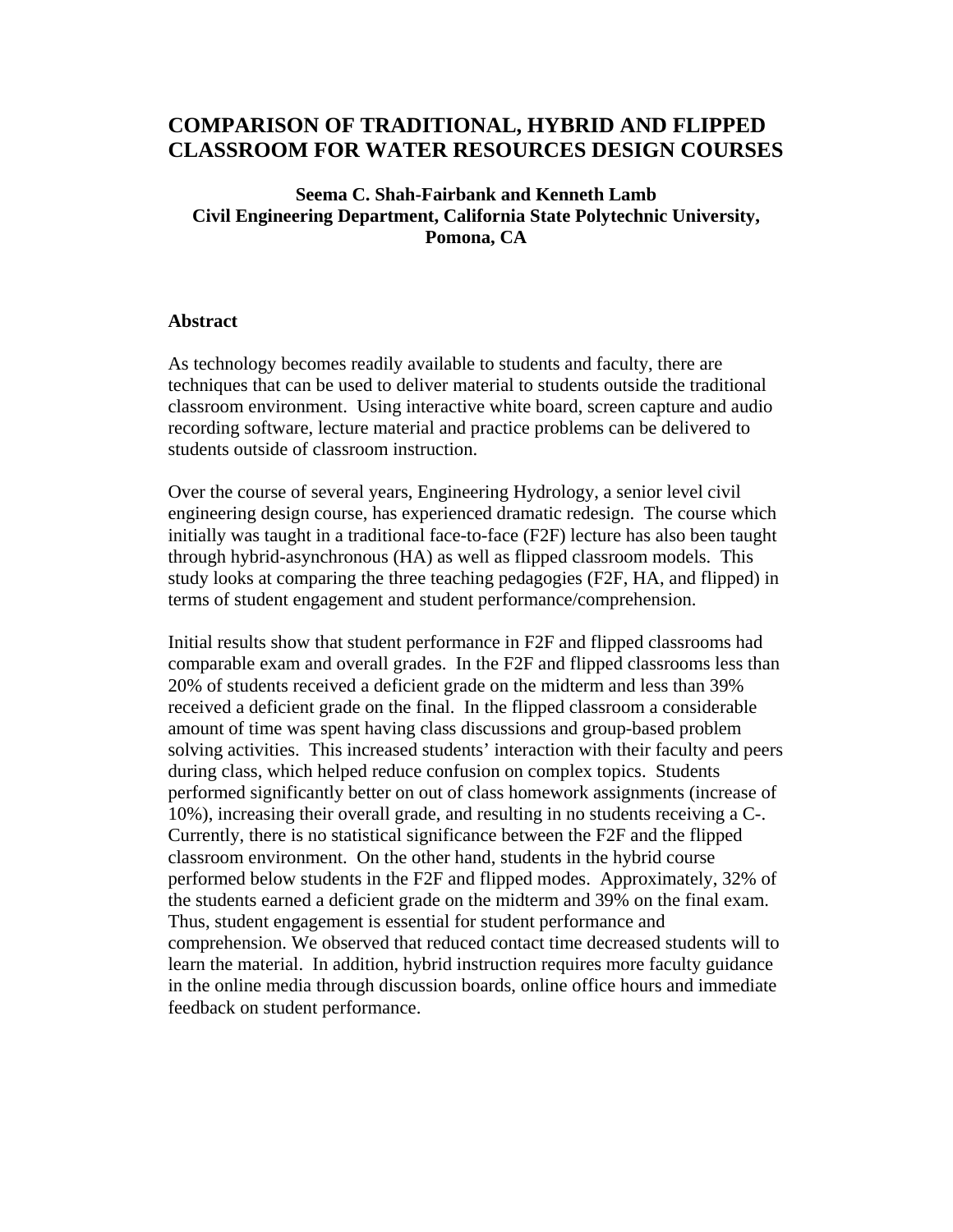## **Introduction**

As faculty, we teach material to students the same way the material was taught to us, in a traditional face-to-face (F2F) lecture style classroom. It is the form of instruction that we are most familiar with. However, F2F instruction is not the most effective teaching strategies for engaging student learning  $(2014)^1$ . This is because students learn from a variety of learningstyles based on how they receive and process information. Since the 1970's research have looked at various ways students learn and there are many models that can be used. To address the learning needs of engineering students Felder and Silverman  $(1988 \text{ and } 1993)^{6,73}$  developed a learning style model (refer to Table 1).

| Category      | <b>Preferred Learning Style</b> | <b>Student Type</b>                                     |  |  |  |
|---------------|---------------------------------|---------------------------------------------------------|--|--|--|
| Perception    | Sensory                         | Concrete Thinkers, Practical, Oriented towards          |  |  |  |
|               |                                 | facts and procedures                                    |  |  |  |
|               | Intuitive                       | Abstract thinker, innovative, Oriented toward           |  |  |  |
|               |                                 | theories and underlying meanings                        |  |  |  |
| Input         | Visual                          | Prefer visual representations of presented material     |  |  |  |
|               | Verbal                          | Prefer written and spoken explanations                  |  |  |  |
| Processing    | Active                          | Learns by trying things out, enjoy working in<br>groups |  |  |  |
|               | Passive                         | Learns by thinking things through, prefer working       |  |  |  |
|               |                                 | alone or with a single familiar partner                 |  |  |  |
| Understanding | Sequential                      | Linear thinking process, learn in small incremental     |  |  |  |
|               |                                 | steps                                                   |  |  |  |
|               | Global                          | Holistic thinking process, learn in large leaps         |  |  |  |

Table 1- Learning styles and definitions

As engineering educators in a F2F we focus on: Intuitive, Passive, Sequential and Verbal learning (1988)<sup>6</sup>. When one refers to the preferred learning styles of students, it can be overwhelming to see how to engage all students. Thus, the goal of the project was to look for ways that we can actively engage more students in the lecture. F2F allows for minimal discussion, problem solving and discussion in the allotted contact time. In this mode, students are passive learners, expecting to be given answers to questions on future homework assignments and tests. In preparation for a given assignment, students would line up during office hours each quarter asking similar questions about a new concept they needed to understand to complete the assignment. We spent countless hours helping students outside of the classroom during office hours and via email communication to complete the assignments.

We would prefer to have active learners participating in a classroom. We wanted to shift the focus to the student and away from the lecture content. Most students at our university are defined as Generation Y (Millennials), born between 1982 to 2003. Wilson and Gerber (2008)<sup>9</sup> recommend that to engage with Millennials instructors need to enhance clarity and increase student participation. In 2015, we started creating videos delivered via YouTube that students watched prior to class. The goal was to create a classroom environment where students could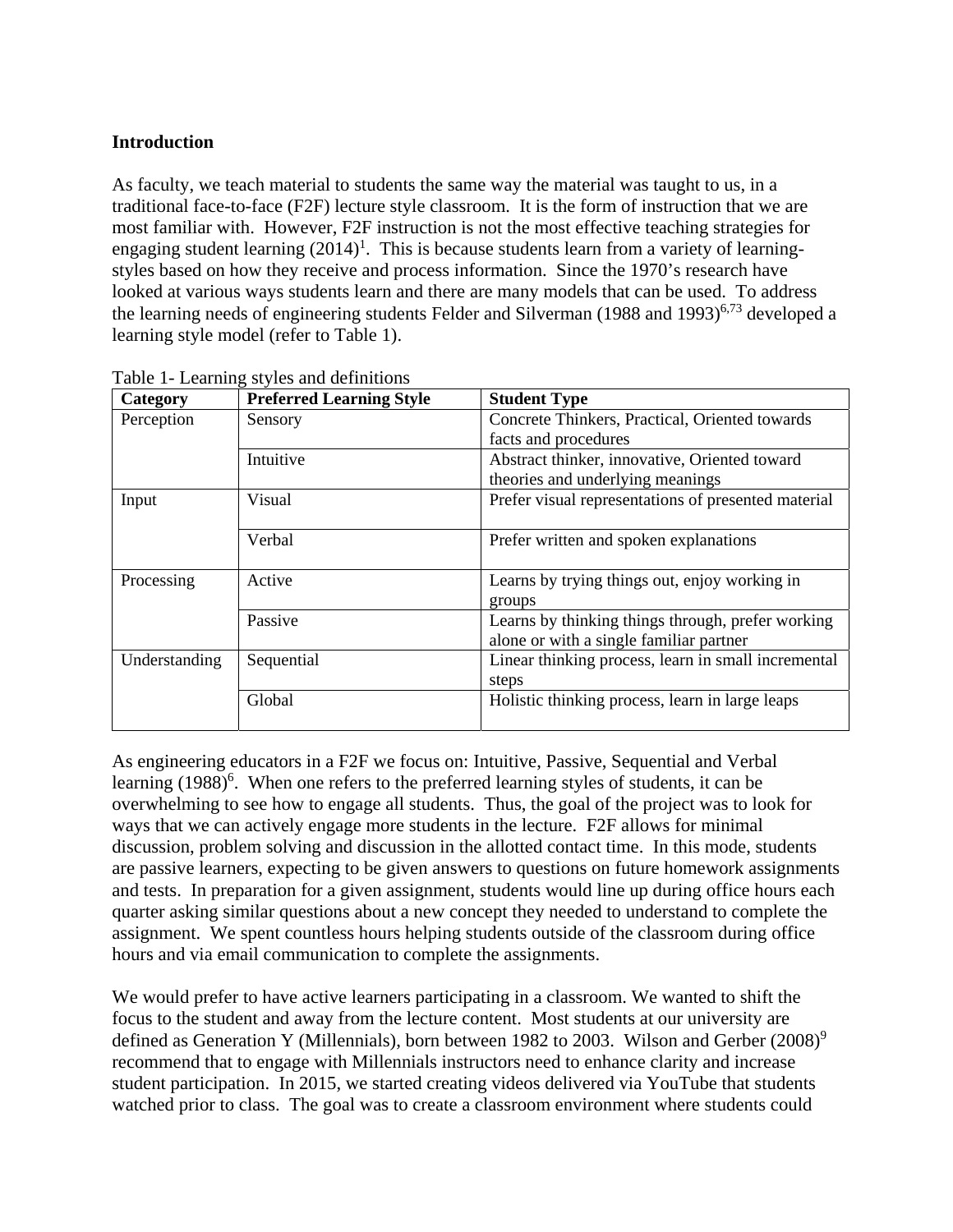ask questions, review assignments and work in teams. We tested teaching in a hybridasynchronous (HA) and flipped classroom lecture environment to see the impact technology has in our course.

Previous work assessing impacts of flipped teaching have been mixed. Wilson (2014)<sup>8</sup> observed that the flipped format improved students' attitudes toward a statistics class commonly disliked by students. Mason et.al.  $(2013)^5$  observed that struggled with the format initially but later had a favorable opinion of it. In the same study, students performed at or slightly better students in similar courses (in terms of quizzes and exam grades). Another study showed significant improvement in student performance while also showing increased opportunities for group learning and oral communication experiences.<sup>4</sup> The work by Bishop & Verleger  $(2013)^2$ summarizes various other publications that show student performance in flipped courses overall is not significantly different from student in traditional lectures. Only one of the studies surveyed by Bishop and Verleger (Daly & Foley,  $2006$ )<sup>3</sup> successfully assessed student performance across an entire term (semester). Therefore more work needs to be done to assess the impact of the flipped learning environment.

A HA course is defined by our institution as an instruction that uses technology to replace at least one face-to-face meeting during the term. Rather than attend class students are directed to a learning experiences delivered through technology. In the context of this current study, the term HA specifically means that half of the class meetings were replaced with online learning experiences so that students attended class only once per week.

In the context of the current study the term 'flipped' classroom is defined as a course in which the vast majority of the lecture material is given outside of class. Students spend most of the time in class working on problems, or working in groups to apply the instructions received before coming to class. Numerous studies have shown

For both the HA and flipped formats the lecture material was organized on Blackboard (our institution's learning management system). The videos created were posted on YouTube and links to the specific video were then inserted into the lecture introduction on Blackboard. Out of class work was also distributed to the student via Blackboard immediately following the lecture material.

## **Methodology**

The following outlines the definition of the teaching technique used in Engineering Hydrology, an upper division design course in civil engineering. Over the course of 4 years data was collected to compare tradition, hybrid and flipped classroom environments.

Traditional Face-Face (F2F) Classroom - course meets face-to-face for all of the course contact hours prescribed.

- Students attend face to face class for 3 hours and 40 mins per week over 10 weeks
- Instructor teaches material traditionally on a whiteboard with theory, examples and occasional group work.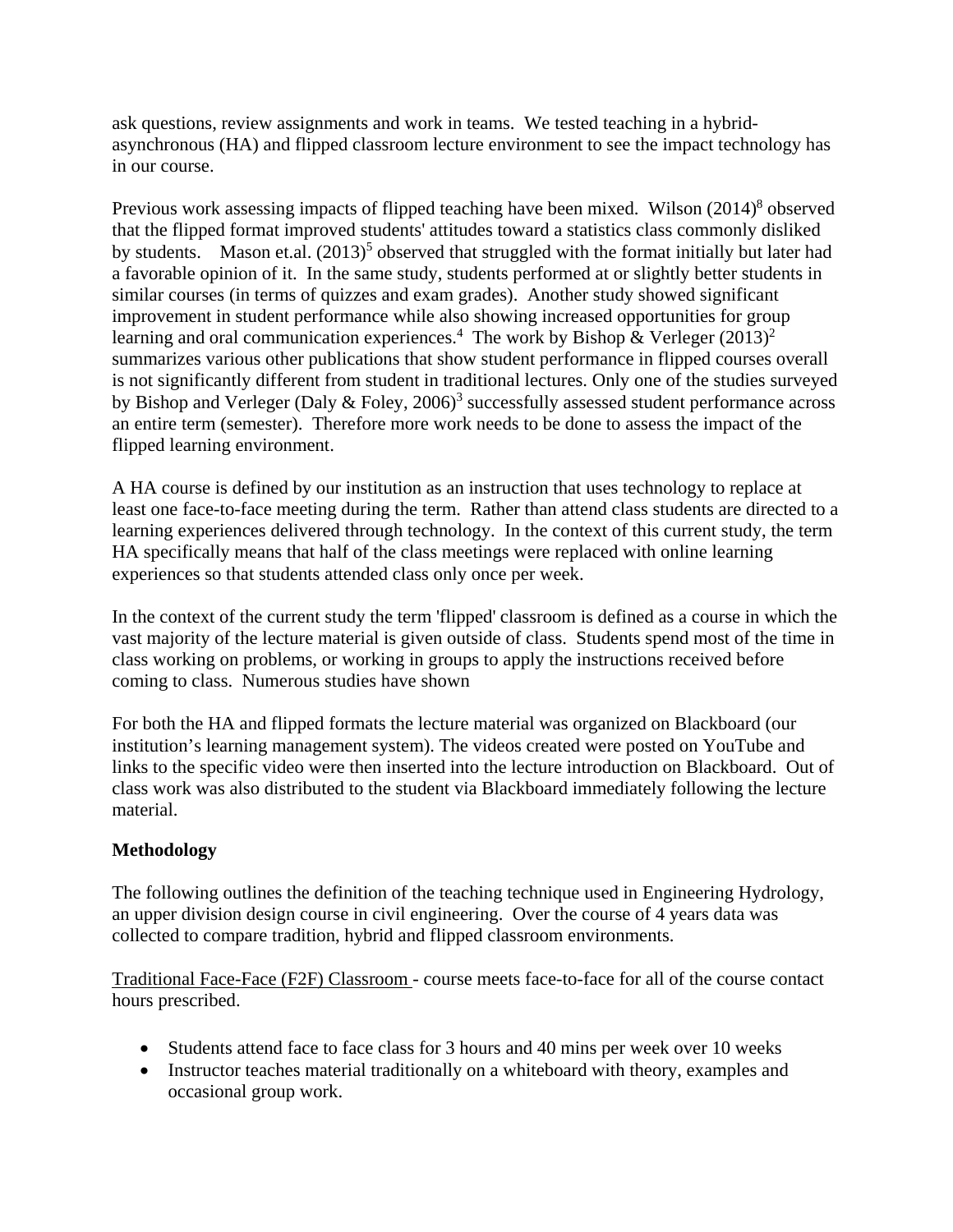- Discussion occurs but it is minimal since students are being introduced the material for the  $1<sup>st</sup>$  time.
- Students complete homework and projects outside of class time.
- Instructor grades assignments outside of class to provide students feedback.

Hybrid-Asynchronous (HA) Classroom - Course uses both classroom and online instructional modes and meets face-to-face for 25% -75% of the course contact hours prescribed by the course type and units.

- Students watch pre-lecture videos each week to prepare them for the face to face meeting.
- Students attend face to face class for 1 hours and 50 mins per week over 10 weeks to work in groups on problem solving activities.
- Students complete homework and projects outside of class time.
- Instructor grades assignments outside of class to provide students feedback.

Flipped Classroom - Course uses both classroom and online instructional modes and meets faceto-face for the entire scheduled course contact time.

- Students watch pre-lecture videos regularly to prepare for face to face meeting.
- Students attend face to face class for 3 hours and 40 mins per week over 10 weeks
- Prior to group work, instructor reviewed concepts from the pre-video and had active discussion with students on the topics presented.
- Student worked in teams on problem solving activities. During the class instructor and students discussed the problems and solutions were presented.
- Student complete homework and projects outside of class time.
- Instructor graded assignments outside of class to provide students feedback.

As we looked to create this new instructional form within the department students' familiarity with HA and flipped modes of instruction was not clear. The university has a few general education courses offered online, but many students continue to choose F2F environments. The department does not offer any fully online courses, and during the evaluation period for this study only one other course from the department was taught in a flipped format. Other faculty members are testing the use of technology, but that has not been completely documented. The main difference between the HA and flipped classroom was a reduction in contact time and discussion.

## **Data/Results**

Five to seven sections of Engineering Hydrology are offered within an academic year taught by a combination of full time and part time instructors. The data and results are only based on the sections offered by a single full time professor, the primary author, within the department over the past four academic years (2013-2014, 2014-2015, 2015-2016 and 2016-2017). The method of instructional delivery varied thus providing a comparative evaluation of student performance. During AY 2013-14 and AY 2014-15 students were instructed using the F2F format, HA format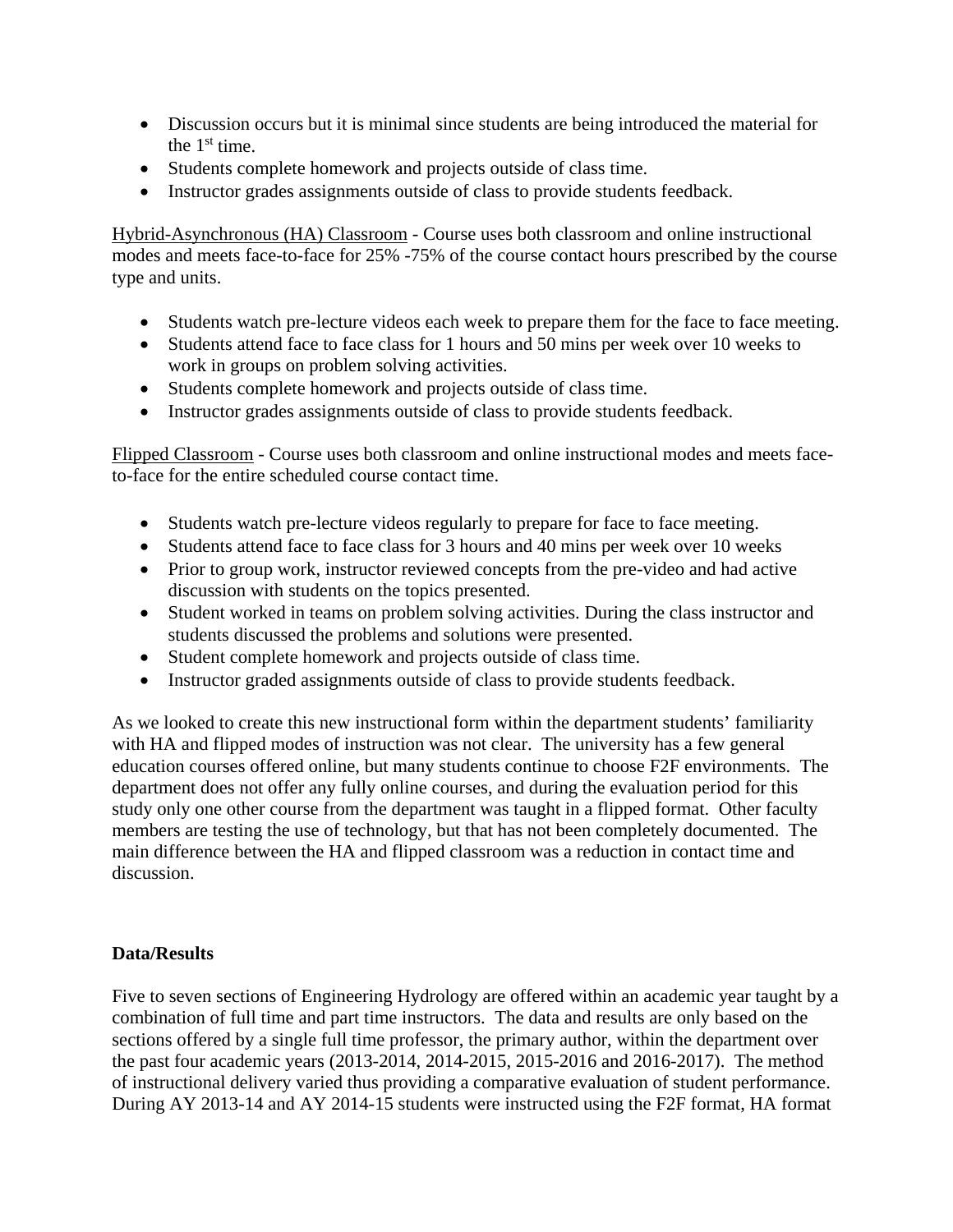was used during AY 2015-16, and during AY 2016-17 students were instructed using the flipped format. We selected multiple section from each delivery method: 3 sections for F2F (71 students), 2 sections for HA (66 students) and 2 sections for flipped (66 students) for comparison.

In all three teaching methodologies students were graded based upon categories and percentages outlined in Table 2.

| <b>Categories</b>          | <b>Percent of Overall Grade</b> |  |  |  |
|----------------------------|---------------------------------|--|--|--|
| Homework                   | 20%                             |  |  |  |
| Quizzes and Participation  | 10%                             |  |  |  |
| Design Project (Team Work) | 15%                             |  |  |  |
| Midterm Exam               | 25%                             |  |  |  |
| Final Exam                 | 30%                             |  |  |  |

Table 2 – Grading Summary

We collected data for all assignments submitted to the instructor for assessment and grading. All assignments, quizzes and exams had comparable difficulty. We conducted the performance analysis for each of the three cohorts of students based upon average performance on a specified topic and the standard deviation from the mean.

Table 3 provides a comparison summary of the statistical results.

|                               | F2F  |                | HA   |                | <b>Flipped</b> |                |
|-------------------------------|------|----------------|------|----------------|----------------|----------------|
| <b>Categories</b>             | Avg  | <b>Std Dev</b> | Avg  | <b>Std Dev</b> | Avg            | <b>Std Dev</b> |
| <b>Homework</b>               | 79.0 | 19.0           | 81.7 | 17.2           | 87.3           | 12.0           |
| <b>Quiz and Participation</b> | 80.1 | 17.2           | 78.5 | 11.9           | 79.1           | 12.2           |
| <b>Design Project</b>         | 82.4 | 7.8            | 83.9 | 8.4            | 86.8           | 6.8            |
| <b>Midterm Exam</b>           | 83.1 | 9.3            | 75.7 | 11.4           | 81.8           | 9.1            |
| <b>Final Exam</b>             | 76.4 | 12.1           | 74.8 | 11.6           | 76.1           | 13.2           |
| <b>Overall</b>                | 82.1 | 10.4           | 82.0 | 7.5            | 84.5           | 7.4            |

Table 3 – Statistics based on Grading Categories

The results show there was no significant difference when comparing the F2F, HA and flipped instruction modes in the overall grade. In the flipped classroom the student homework grade significantly improved. We attribute this to the significant increase of contact time the faculty had with the students over the term the class was taught. In addition, students could clarify questions and work in teams on problem solving prior to attempting the out of class homework problems.

The standard deviation about the mean is lowest for most categories for the flipped model, suggesting less variability of student performance. Again, we feel that this occurred due to the significant increase of contact time between students and the instructor. In addition, since pre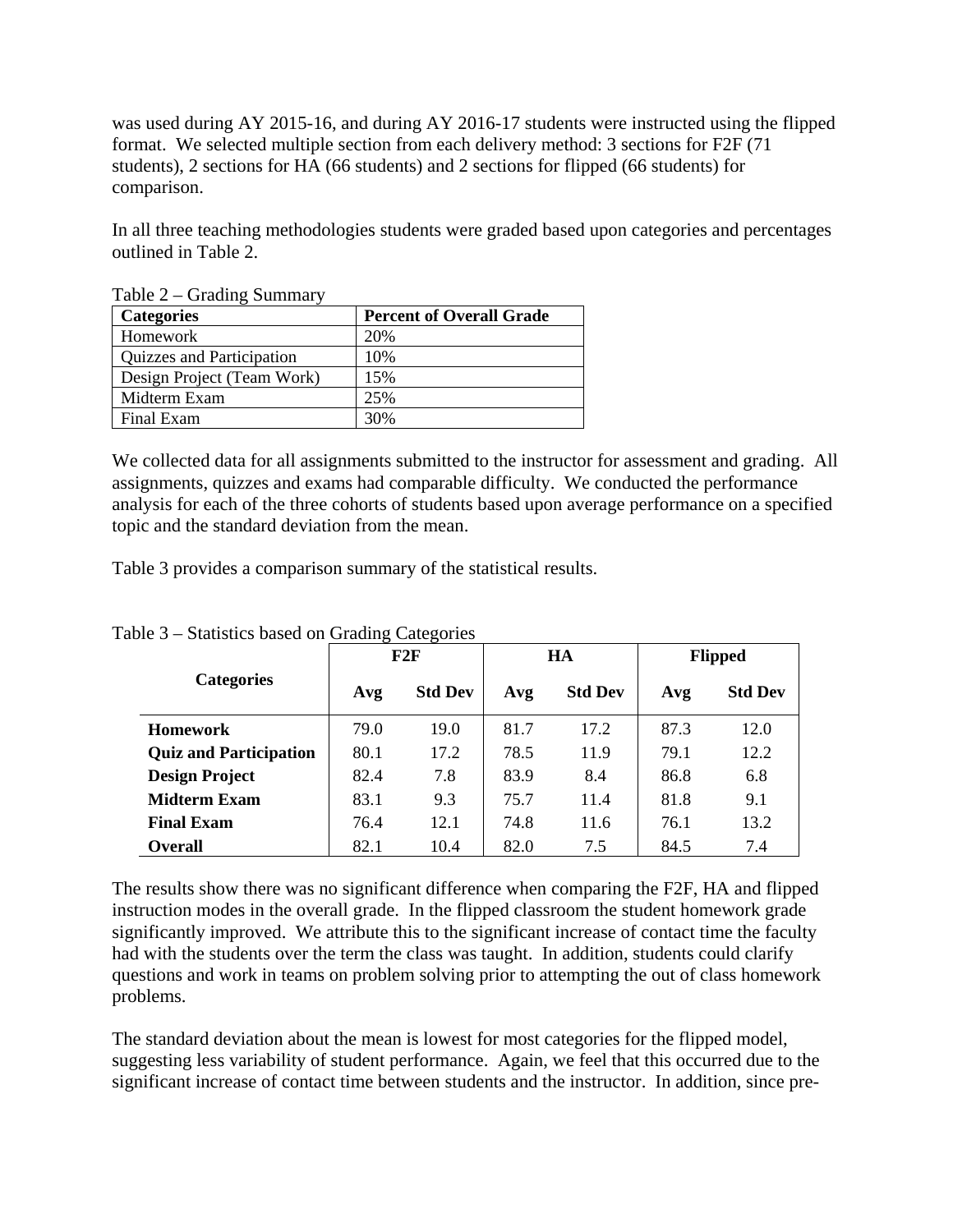lecture videos were used students could be introduced and reintroduced to the material throughout the quarter.

To further identify the effects of F2F, HA and flipped classrooms we looked at midterm and final exam grade distribution. Both midterm and final exams were designed similarly, regardless of instructional delivery. The exams contained both conceptual and problem solving questions. Students were assigned a letter grade based on a traditional plus and minus letter grading system (see Figure 1 and Figure 2).



Figure 1 – Midterm Exam Distribution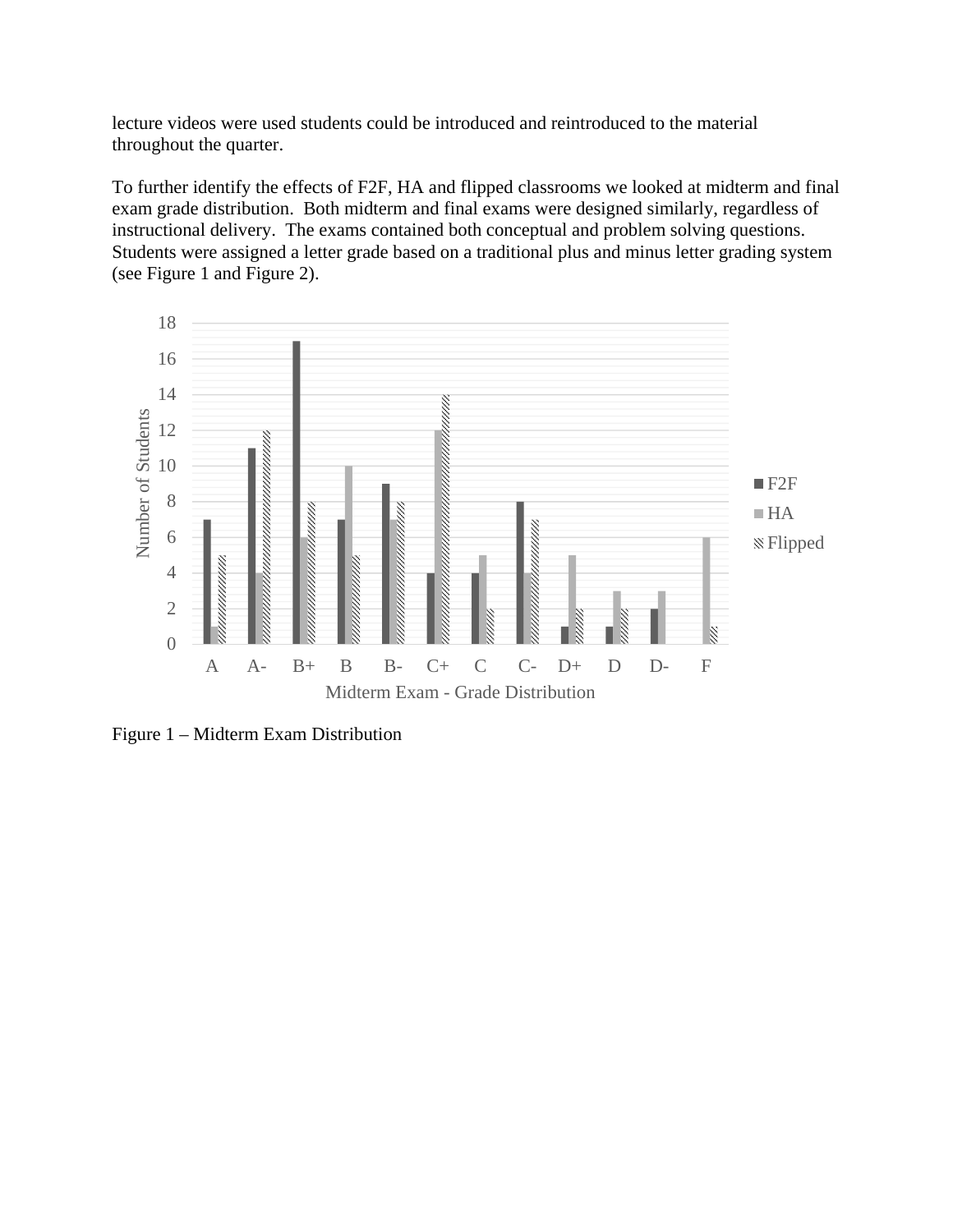

Figure 2 – Final Exam Distribution

For students to graduate they must have an overall and core grade point average of a 2.0 which equates to a C average. The results show that for the midterm exam F2F (59 students) and flipped (54 students) classroom environments 83% and 84% of students respectively received a C or better. However, in the HA (45 students) 68% of the students received a C or better. During the final exam the overall student performance was similar regardless of delivery method: F2F 61% (43 students), HA 61% (40 students) and 61% (40 students) flipped.

To further identify the effects of F2F, HA and flipped we looked at the overall grade distribution. After grades were computed based on Table 2, each individual student was assigned a letter grade based on a traditional plus and minus letter grading system (see Figure 3).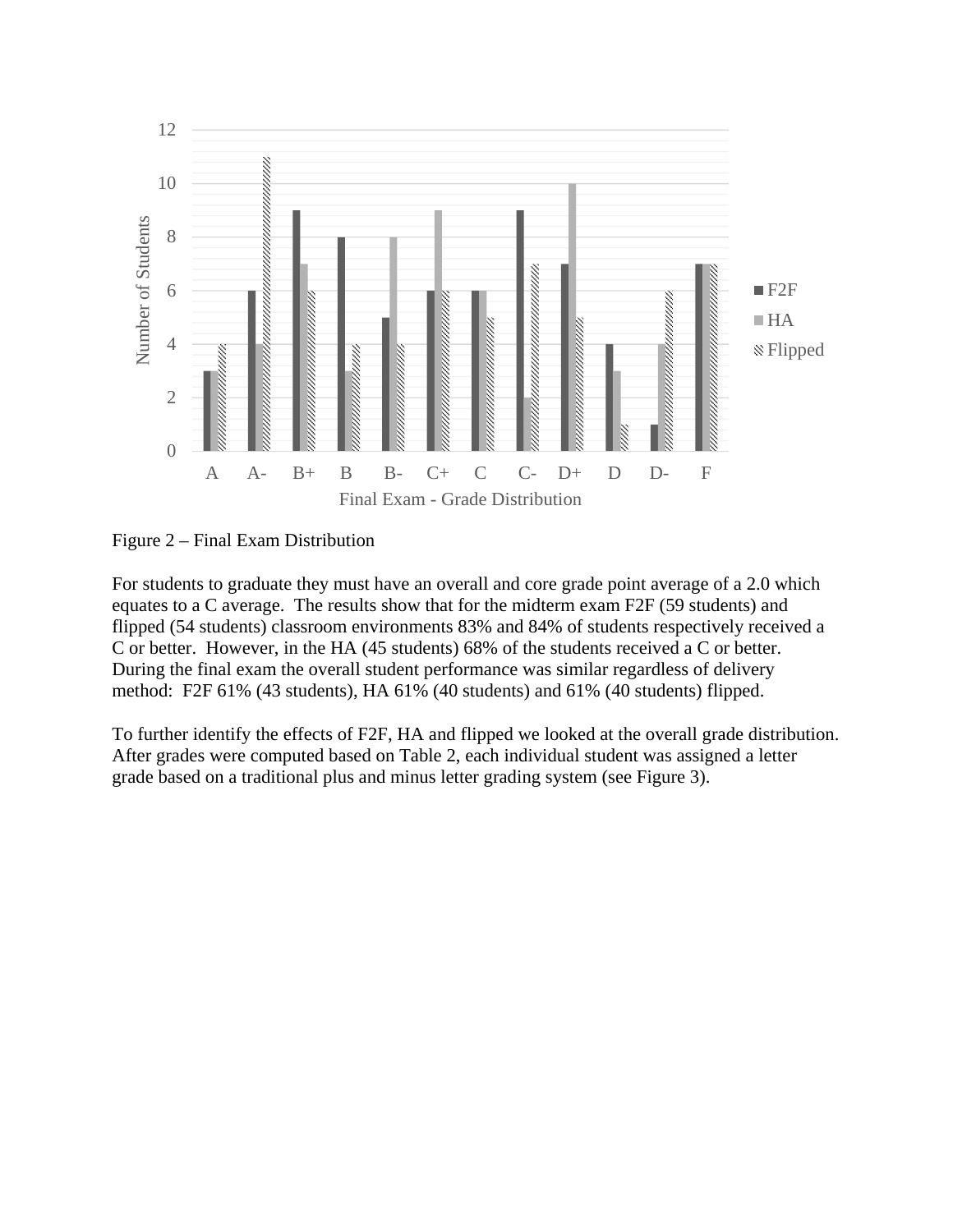

Figure 3- Overall Student Letter Grade Distribution

Figure 3 indicates that no students received a final grade less than a C- in the hybrid and flipped classroom. We attribute this to each student receiving the same instruction on the lecture material through the video lessons. In addition, students had the opportunity in both HA and flipped formats to work in teams solving class problems and discussion these problems with the instructor as questions arose. The additional requirement of solving problems in class prepared them for their out of class assignments. In the flipped classroom students performed significantly better on homework assignments, which explains why they received higher overall grades within the course.

An unexpected benefit to providing the flipped environment was that it was more enjoyable. The additional discussion and in-class problem solving sessions provided more opportunities to witness 'a-ha' moments in students. It also allowed greater, positive interaction among the students. The quantity of these interactions were only measured anecdotally. No direct measurement was taken on whether or not students enjoyed the course more than students in the F2F format courses.

Two (2) students in the HA format did express disappointment that the course only met twice per week. There were three (3) who said the liked only meeting once per week was beneficial to them. Overall we observed less energy in the room during the HA format classroom – similar to a F2F lecture.

#### **Summary**